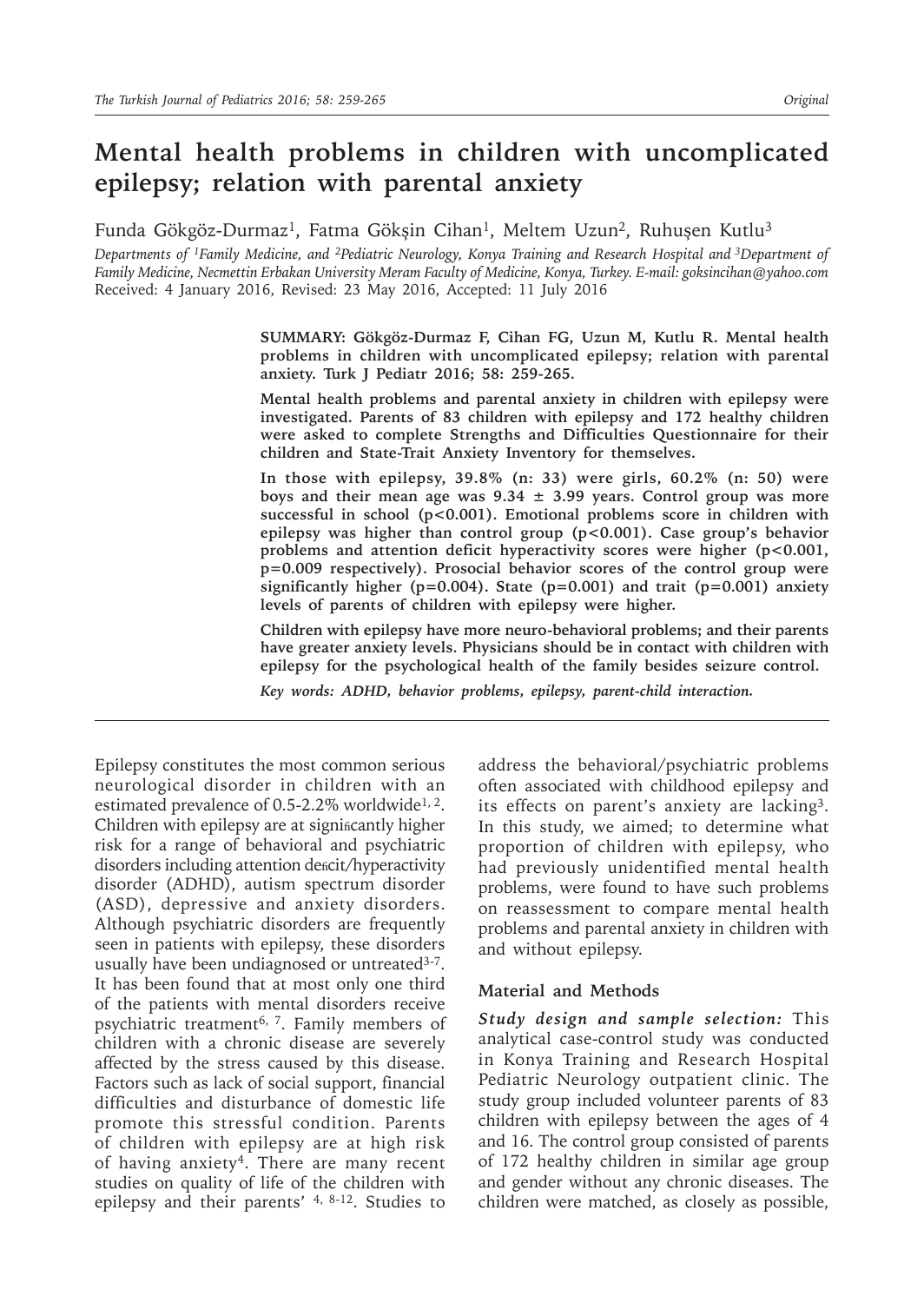for all factors apart from the epilepsy itself. In the case group, the children with known psychiatric disorders, ADHD, any other brain disease, disorder or injury, intellectual disability and using multiple drugs for controlling epilepsy were excluded from the study in order to have an uncomplicated epilepsy group. Regarding the type of seizures, 60.2% of the children (n=50) had generalized seizures and 39.8% (n=33) of them had focal seizures. All subjects had well controlled seizures and they were taking a single antiepileptic drug. Detailed seizure classification is lacking due to the retrospective nature of gathering clinical data from hospital charts.

*Data collection:* The demographic characteristics questionnaire was created in accordance with literature, and the SDQ (Strengths and Difficulties Questionnaire) scale and STAI (State-Trait Anxiety Inventory) scale were applied to the participants in order to collect the data necessary for the study. The parents were asked to answer SDQ regarding the children's feelings and STAI in terms of their own feelings. The questionnaires were performed by method of face to face interviews with the parents.

Approval of Necmettin Erbakan University Meram Medical Faculty Noninvasive Research Ethics Committee was obtained before starting the study, and written informed consents of the parents who agreed to participate were obtained after given brief information about the purpose of the study.

# *Sociodemographic Characteristics Questionnaire*

Socio-demographic characteristics of the respondents were questioned. The demographic characteristics form included questions regarding: children's age, gender, attendance to school, whether they discontinued the school because of illness, school achievement levels, whether they have been working in a job outside of school, educational level of parents, family income levels, whether the children have siblings, and for the patients group: duration of the disease, type of the seizures, comorbid diseases, and whether s/he displayed self-harming behaviors. In addition, we examined the electroencephalogram (EEG) and brain magnetic resonance imaging (MRI) results of the children to define presence of abnormal findings, by reviewing the hospital records.

# *Strengths and Difficulties Questionnaire (SDQ)*

Strengths and Difficulties Questionnaire (SDQ) was developed by British psychiatrist Robert Goodman<sup>13</sup>. The questionnaire includes 25 questions regarding positive and negative behaviors. These questions were divided into five subheadings each containing five questions which were classified according to the appropriate diagnostic criteria and the factor analysis: emotional symptoms, behavioral problems, attention deficit and hyperactivity, peer problems and prosocial behaviors.

Turkish validity and reliability study of the questionnaire was conducted<sup>14</sup>. SDO is an economical and quick solution for scanning the mental health problems frequently encountered in clinical practice. For example, this scale can be used in screening children and adolescents with psychiatric problems by healthcare workers in primary healthcare institutions or in the evaluation of consequences of treatments by the investigators<sup>14</sup>. The "Total Difficulties Score" can be calculated by summing the scores of four subheadings as well as each of the subheadings can be evaluated as a separate score. Each question is required to be answered by checking one of the "not correct, partially correct, or absolutely correct" options which have been scored between 0 and 2. The scores for each subscale is the sum of the scores obtained from the questions and ranged between 0 and 10. The total difficulties score ranged between 0 and 40 which is obtained by the sum of the first four subscale scores. Prosocial behavior score is not added to the total difficulties score because conceptually it does not show psychological distress<sup>15</sup>. The back page of the questionnaire includes several questions about feelings of the child, gathering attention, behaviors and whether s/he had problems ingetting along with the others. The scores taken from these questions ranged between 0 and 10, and give the impact score. Thus seven different scores were obtained. Each subscale scores are classified as normal, borderline and abnormal according to resulting score calculated by using the cut-off points $13$ .

# *State-Trait Anxiety Inventory (STAI)*

The original form of the STAI is in English and was developed by C. D. Spielberger, R. L. Gorsuch and R. E. Lushene. Turkish validity and reliability study was conducted by Öner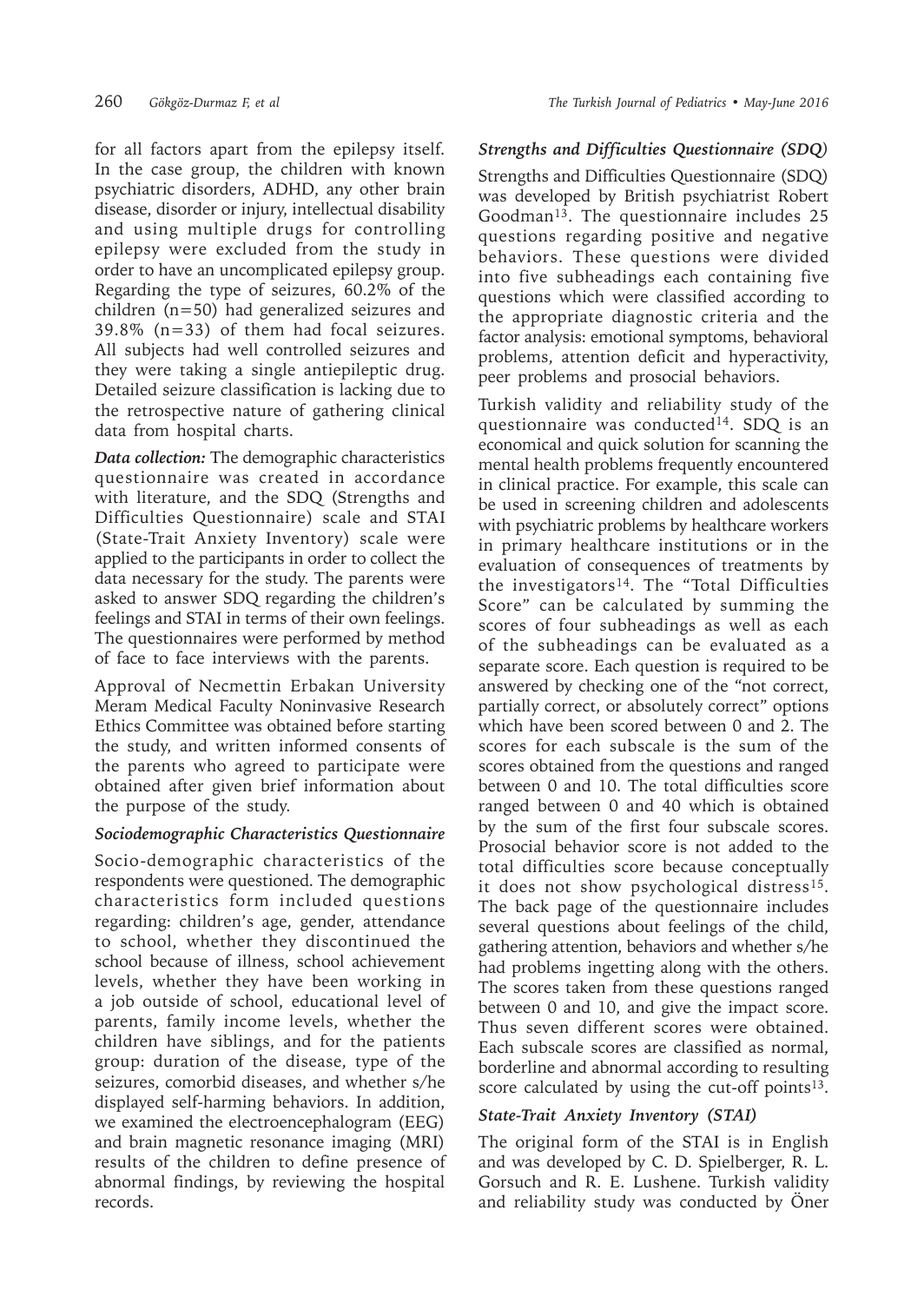and Le Compte, in 197516. Scale can be applied to healthy individuals over age of 14 and to patients who are conscious enough to understand and answer what they read. The inventory includes two 20-item subscales: State Anxiety Inventory which defines how individuals feel under certain circumstances at a given time, and Trait Anxiety Inventory which defines how individuals feel regardless of the facts and circumstances they experience.

STAI is a simple, easily applicable inventory that individuals can apply themselves. Scales included straight and reversed expressions. In calculating the scores expressing positive emotions the weighed value of 1 is reversed to 4 and the weighed value of 4 is reversed to one. In scoring the answers of the direct expressions about negative emotions, 4 expressed high level of anxiety. In the reversed expressions the answers scoring 4 indicate low anxiety and the answers scoring 1 indicate high anxiety. The State Anxiety Scale included 10 reversed expressions (1,2,5,8,10,11,15,16,19 and 20th items), while the trait anxiety scale included seven reversed expressions (21,26,27,30,33,36 and 39th items).

Scoring can be done manually or by utilizing the computer program. We scored manually in which the total weighted scores of the reverse expression is reduced from the weighted scores of the straight expressions and a constant value of 50 for the state anxiety scale, and 35 for the trait anxiety scale is added to the obtained value. The resulting score indicates individual's anxiety levels. Higher scores indicate higher anxiety levels and lower scores indicate lower anxiety levels. The average scores in the applications vary between 36 and 41.

#### *Statistical Analysis*

|                      | Epilepsy cases $(N=83)$ |      |                          | Control group $(N=172)$  |          |         |
|----------------------|-------------------------|------|--------------------------|--------------------------|----------|---------|
|                      | N                       | $\%$ | N                        | $\%$                     | $\chi^2$ | p-value |
| Gender               |                         |      |                          |                          |          |         |
| Girls                | 33                      | 39.8 | 75                       | 43.6                     | 0.339    | 0.560   |
| <b>Boys</b>          | 50                      | 60.2 | 97                       | 56.4                     |          |         |
| Attendance to School |                         |      |                          |                          |          |         |
| Yes                  | 64                      | 77.1 | 163                      | 94.8                     | 17.938   | 0.001   |
| No                   | 19                      | 22.9 | 9                        | 5.2                      |          |         |
| School Absenteeism   |                         |      |                          |                          |          |         |
| Yes                  | 19                      | 29.7 | 56                       | 34.4                     | 0.197    |         |
| N <sub>o</sub>       | 45                      | 70.3 | 107                      | 65.6                     |          | 0.658   |
| Achievement Levels*  |                         |      |                          |                          |          |         |
| Very Good            | 12                      | 18.7 | 71                       | 43.6                     |          |         |
| Good                 | 29                      | 45.3 | 78                       | 47.8                     | 33.812   | 0.001   |
| Medium               | 17                      | 26.6 | 14                       | 8.6                      |          |         |
| Bad                  | 6                       | 9.4  | $\overline{\phantom{m}}$ | $\overline{\phantom{m}}$ |          |         |
| Maternal Education   |                         |      |                          |                          |          |         |
| $< 8$ years          | 69                      | 83.1 | 106                      | 61.6                     | 17.296   | 0.002   |
| $\geq 8$ years       | 14                      | 16.9 | 66                       | 38.4                     |          |         |
| Paternal Education   |                         |      |                          |                          |          |         |
| $< 8$ years          | 52                      | 62.7 | 52                       | 30.2                     | 32.038   | 0.001   |
| $\geq 8$ years       | 31                      | 37.3 | 120                      | 69.8                     |          |         |
| Family Income Levels |                         |      |                          |                          |          |         |
| $\leq 400$ \$/month  | 23                      | 27.7 | 15                       | 8.7                      | 14.965   | 0.001   |
| $>400$ \$/month      | 60                      | 72.3 | 157                      | 91.3                     |          |         |
| Parents              |                         |      |                          |                          |          |         |
| Living together      | 76                      | 91.6 | 160                      | 93.1                     | 0.026    | 0.872   |
| Divorced             | 7                       | 8.4  | 12                       | 6.9                      |          |         |

**Table I.** Comparison of the Sociodemographic Characteristics of Case and the Control Groups

\**Based on grades and parental impression*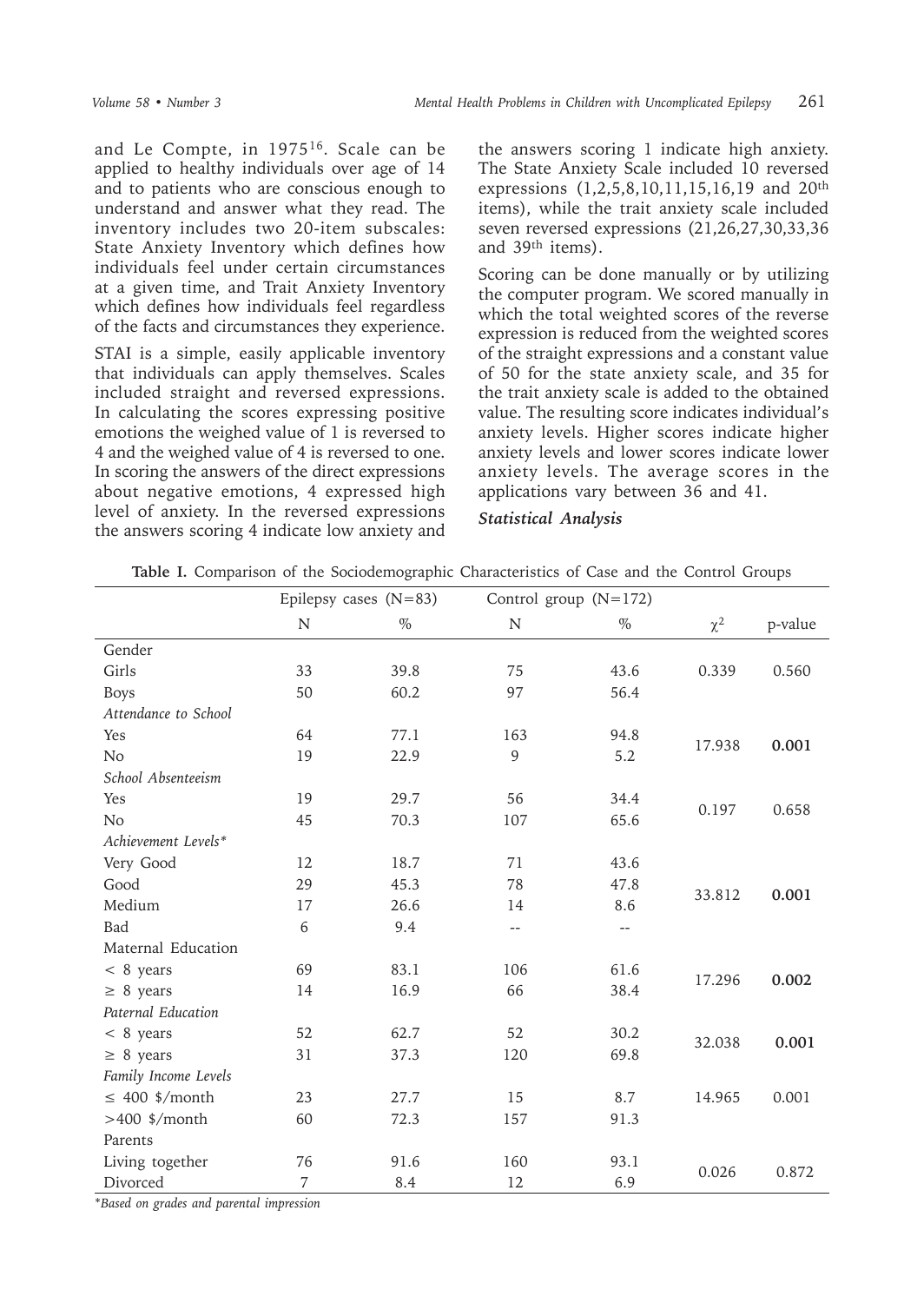The SPSS 18.0 statistical software package was used in recording and analyzing the data. Descriptive analyses were expressed as mean, median, minimum, maximum values and standard deviation. To define significance the chi-square test and Student's t-test were used. A level of p <0.05 was accepted as statistically significant. Pearson correlation analysis was used in calculation of correlations between total difficulties scores, SDQ subscales scores and trait anxiety scores.

## **Results**

The mean age of the epilepsy group was found to be  $9.34 \pm 3.99$  (ranging between 4-16 years) years and in the control group as  $10.10 \pm 3.40$  (range: 4 -16) years. There was no significant difference in terms of mean ages (p=0.119). The comparisons of the demographic characteristics of the groups were shown in Table 1. The mean onset of epilepsy was  $6.50 \pm 4.35$  years and mean duration of epilepsy was  $33.10 \pm 41.01$  months in thechildren with epilepsy.

Regarding attendance to school; the children in the control group attended school more than those in the epilepsy group ( $p < 0.001$ ). The children in control group were more successful in school than those with epilepsy  $(p < 0.001)$ .

Education levels of the parents of the control group were found to be higher and family income levels were better  $(p < 0.001)$  than the parents of the children with epilepsy. No significant difference were found in terms of living together with the family between the groups (p=0.160). The children with epilepsy had more siblings than their healthy peers ( $p=0.008$ ). In the study group 10.8% ( $n=7$ ) of the children had a concomitant disease and 8.4% ( $n=7$ ) of them used other medications

in addition to epilepsy medications. It was found that  $9.6\%$  (n =8) of the children had self-harming behavior and  $2.4\%$  (n = 2) of them had attempted to commit a genuine suicide.

Regarding the type of seizures, 60.2% of the children (n=50) had generalized seizure and 39.8% (n=33) of them had focal seizures. All subjects had well controlled seizures and they were taking a single antiepileptic drug. Valproate was used in  $59\%$  (n=49), carbamazepine in 14.5% (n=12), oxcarbazepine in 1.2% (n=1), levatiracetam in  $18.1\%$  (n=15) and other medications were prescribed in 7.2% ( $n=6$ ) of the patients for manegement of seizures.

In 24.1% ( $n=20$ ) of the cases, a pathology was detected in the brain MRI and  $55.4\%$  (n=46) had normal MRIs, while no brain MRI was taken in 20.5%  $(n=17)$  children. The EEG results of the children with epilepsy, showed abnormal electrical activity in 36.1% (n=30) of the children, normal findings in normal pattern in  $60.2\%$  (n=50), and EEG was not done in 3 children (3.6%).

When compared in terms of SDQ parameters; emotional symptoms (p <0.001), behavioral problems ( $p < 0.001$ ) and hyperactivity scores ( $p$ ) =0.009) of children with epilepsy were higher than those without epilepsy. No significant difference was found between the groups in terms of peer problems (p=0.063). Prosocial behavior scores were higher in the control group than the case group (p=0.004). Total difficulties and impact scores were significantly higher in the case group than the control group  $(p \le 0.001, p=0.002$  respectively). (Table II) School drop-out was significantly related with emotional symptoms in CWE (p=0.002) and in the control group  $(p=0.001)$ .

We found a statistically significant relation

|  |  | Table II. Comparison of SDQ Parameters Between the Epilepsy Group and Control Group |  |  |  |  |  |  |  |  |  |
|--|--|-------------------------------------------------------------------------------------|--|--|--|--|--|--|--|--|--|
|--|--|-------------------------------------------------------------------------------------|--|--|--|--|--|--|--|--|--|

|                          | Epilepsy $(+)$             | Epilepsy (-)    |                   |                 |
|--------------------------|----------------------------|-----------------|-------------------|-----------------|
| SDQ** parameters         | Mean $\pm$ SD <sup>*</sup> | Mean $\pm$ SD   | t                 | <i>p</i> -value |
| Emotional symptoms       | $3.44 \pm 2.69$            | $2.16 \pm 1.87$ | 4.398             | 0.001           |
| Conduct problems         | $2.48 \pm 2.03$            | $1.54 \pm 1.57$ | 4.029             | 0.001           |
| Hyperactivity            | $4.43 \pm 2.44$            | $3.60 \pm 2.29$ | 2.649             | 0.009           |
| Peer problems            | $2.92 \pm 187$             | $2.50 \pm 1.59$ | 1.865             | 0.063           |
| Prosocial behavior       | $7.55 \pm 2.17$            | $8.26 \pm 1.61$ | 0.004<br>$-2.935$ |                 |
| Total difficulties score | $13.44 \pm 6.67$           | $9.81 \pm 5.19$ | 4.745             | 0.001           |
| Impact score             | $0.89 \pm 2.01$            | $0.33 \pm 0.88$ | 3.055             | 0.002           |

\*SD: Standard deviation; \*\*SDQ: Strengths and Difficulties Questionnaire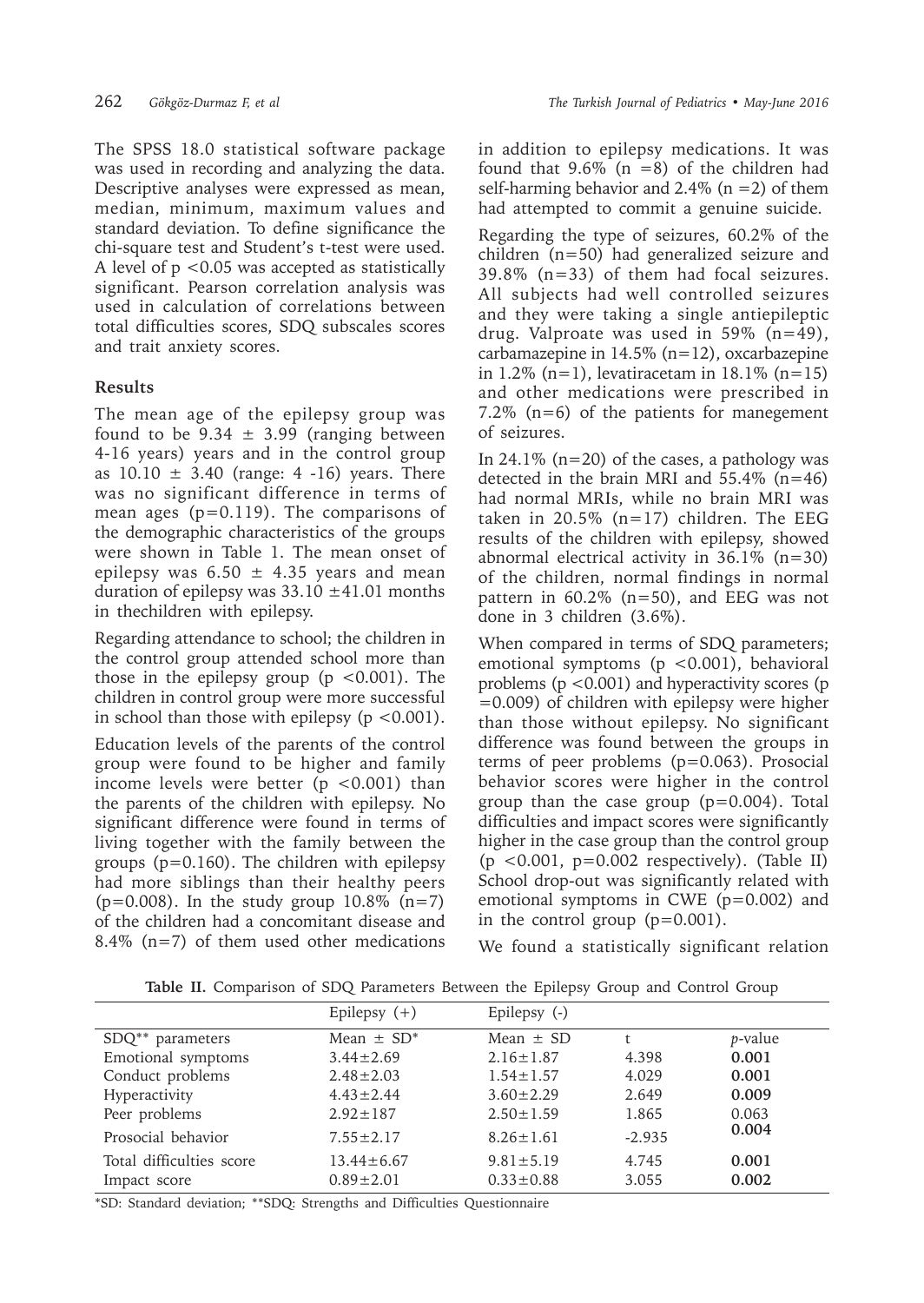|                     | Epilepsy $(+)$    | Epilepsy (-)   |         |       |
|---------------------|-------------------|----------------|---------|-------|
| STAI*Parameters     | Mean $+$ SD       | Mean $\pm$ SD  |         |       |
| State anxiety score | $37.71 \pm 10.11$ | $32.48 + 7.00$ | 4.805   | 0.001 |
| Trait anxiety score | $43.22 + 8.89$    | $38.65 + 7.42$ | 4 3 1 7 | 0.001 |

**Table III.** Comparison of STAI Parameters Between the Parents of the Children with and Without Epilepsy

\*STAI: State-Trait Anxiety Inventory

between the type of seizures and emotional symptoms, children with generalized seizures had higher abnormal emotional symptoms (p=0.022). The children with focal epilepsy experienced less hyperactivity (p=0.048) and their total difficulties score was lower than those with generalized epilepsy  $(p=0.024)$ . There were no statistically significant relations between seizure type and children's age, conduct problems, peer problems, prosocial behavior, impact scores and parents' STAI scores  $(p>0.05)$ . There were no statistically significant relations between seizure type and children's age, conduct problems, peer problems, prosocial behavior, impact scores and parents' STAI scores (p>0.05)**.** There were no statistically significant relations between duration of epilepsy and emotional symptoms, conduct problems, hyperactivity, peer problems, prosocial behavior, total difficulties, impact scores and parents' STAI scores (p>0.05)**.** We found a statistically significant relation between onset age of epilepsy and conduct problems (p=0.016). There were no statistically significant relations between onset age of epilepsy and emotional symptoms, hyperactivity, peer problems, prosocial behavior, total difficulties, impact scores and parents' STAI scores (p>0.05). Families with higher income had statistically significantly more normal scores in emotional symptoms (p=0.021) and peer problems (p=0.013) among children with epilepsy**.**

State and trait anxiety scores of the parents were statistically significantly higher in the children with epilepsy (p<0.001, p<0.001, respectively) (Table III). It was found that trait anxiety scores of the parents in the epilepsy group were 2.285 times higher than the control group [OR = 2.285 (95% CI: 1.332-3.920)]. We found that in families of control group with higher income trait anxiety levels were statistically significantly lower  $(p=0.044)$ . Among the parents of children with epilepsy, trait anxiety levels were higher when their children dropped out of school  $(p=0.007)$ .

## **Discussion**

In this study, we investigated the effect of epilepsy on mental health of children using the SDQ in order to demonstrate that it is a disease that can affect the psychological functioning and behaviors of patients and their families. In addition we used STAI to determine the level of anxiety experienced by parents of children with epilepsy.

In our study, 60.2% of the children with epilepsy were male. The relationship between the prevalence of epilepsy and gender is controversial. Kwong et al<sup>17</sup>., showed that the prevalence of the disease was higher among males. Although the majority of the studies made in different regions of Turkey report higher prevalence in males, some studies found no difference between genders<sup>18</sup>. In other studies, the prevalence of the disease was higher among females<sup>19, 20</sup>. Prevalence of active epilepsy was 4/1,000 in females, 7/1,000 in males and 6/1,000 in both groups together in another research<sup>21</sup>.

It has been known that prevalence of epilepsy is higher in countries with lower socioeconomic levels<sup>22, 23</sup>. In our study, the levels of emotional symptoms and peer problems of children with epilepsy with higher family income were in normal ranges. Trait anxiety levels of the parents with higher incomes were found to be significantly lower.

One of the best indicators of overall compliance for children is adaptation to school. We found that children without epilepsy were more successful in school when compared with the children with epilepsy, meanwhile we found no significant relationship between epilepsy cases and discontinuing school. The school is an important environment for the children to be together with their peers, socializing, developing their talents, and adapting to society<sup>24</sup>. However children with epilepsy carry a high risk for mental disabilities, learning difficulties, and adjustment problems in school due to seizures, adverse effects of antiepileptic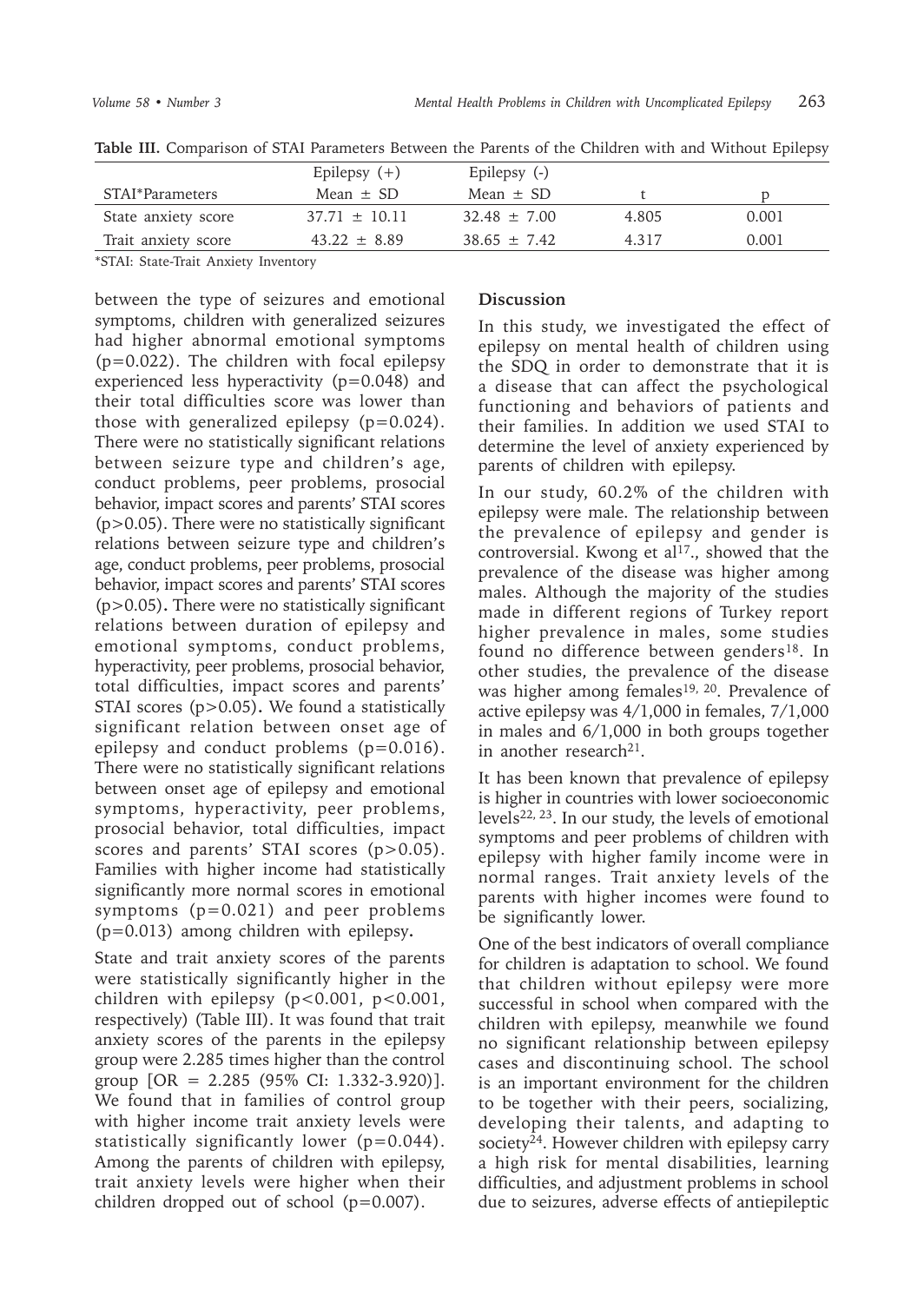drugs, frequent hospitalization, overprotective attitudes of parents, emotional problems, and social prejudices<sup>25, 26</sup>. Therefore, children with epilepsy have been reported to have low school achievement, weak peer relations, and adaptation problems<sup>27</sup>. In our study, the children with frequent absenteeism have been found be closer to abnormal range in terms of emotional symptoms in both groups. The group with epilepsy have more schooling problems, suggesting that, although the children with intellectual disability were excluded, those who were included may have had at least a mild degree of intellectual impairment.

Lossius et  $al^{28}$ ., found that attention deficiency and hyperactivity subscale scores of SDQ were higher in the children with epilepsy. Our results also show that the rate of children with epilepsy developing attention deficiency and hyperactivity is higher when compared to healthy peers. Davies et  $al^{29}$ ., in a study conducted with 5-15 years old British children, found that emotional symptoms, conduct problems, lack of attention and hyperactivity scores were higher in the epilepsy group than the control group. Reference 1, found that children with epilepsy exhibited more emotional symptoms, behavior problems, and hyperactivity than healthy controls<sup>1</sup>. However, no statistically significant difference was found between the scores of peer problems. These results are consistent with our results.

Consistent with the literature<sup>30</sup>, in our study, we found that emotional symptoms, hyperactivity, and total difficulties scores of the children with generalized seizures were highly abnormal. We also found that the behavior problems scores were higher in children diagnosed with epilepsy above six years old than those diagnosed before 6 years old.

Epilepsy constitutes significant psychological stress on families and affects lives of patients in a negative way. It is not easy for families to accept that their children were diagnosed with epilepsy<sup>31, 32</sup>. In a study investigating selfblame, anxiety and vulnerability perceptions of parents of children with epilepsy, it has been found that anxiety levels of the parents in the study group was higher than the control group in one year after the diagnosis $33$ . In our study we found that state anxiety levels of parents of children with epilepsy children were 2.12 times higher and trait anxiety levels were 2.28

times higher than the parents of the healthy controls. Trait anxiety levels of the parents of the children who discontinue the school were higher than those whose children continue to the school.

Williams et al<sup>34</sup>., suggested a relationship between significant anxiety of the parents of the children with epilepsy and reduction in the child's quality of life. In our study, we found that a higher total difficulties score of the children is associated with higher trait anxiety of parents in 21.4% of the children and with state anxiety levels of parents in 13% of the children in the study group.

To our knowledge, this is the first study using SDQ in Turkish children with epilepsy. Also it is the first study comparing mental health problems of children with epilepsy and their parent's anxiety levels by STAI. Limitations of the study were: our study only focuses on uncomplicated epilepsy, there were no teacher or self reported SDQ data and it included the patients and their relatives in a single center. Also this was a clinic-based sample, it is likely to be a highly-selected group, not typical of the general population of children with epilepsy.

Epilepsy syndrome classification is lacking due to the retrospective nature of gathering clinical data from hospital charts. Further research in detailed classified seizure types is needed. The available data shows that children with epilepsy suffer more mental health problems than healthy children. The results of our study confirm that higher rates of psychiatric comorbidity in children with epilepsy may be diagnosed using SDQ. Collaboration between pediatric neurologists and child and adolescent mental health professionals in the assessment and management of children with epilepsy is an essential part of a comprehensive assessment and subsequent development of an intervention program. The increased anxiety levels of parents show that childhood epilepsy affects the mental health of all family members. Therefore preventive measures for protecting mental health should focus not only on the patients but also whole family members.

#### **REFERENCES**

1. Dafoulis V, Kalyva E. Factors associated with behavioral problems in children with idiopathic epilepsy. Epilepsy Res 2012; 100: 104-112.